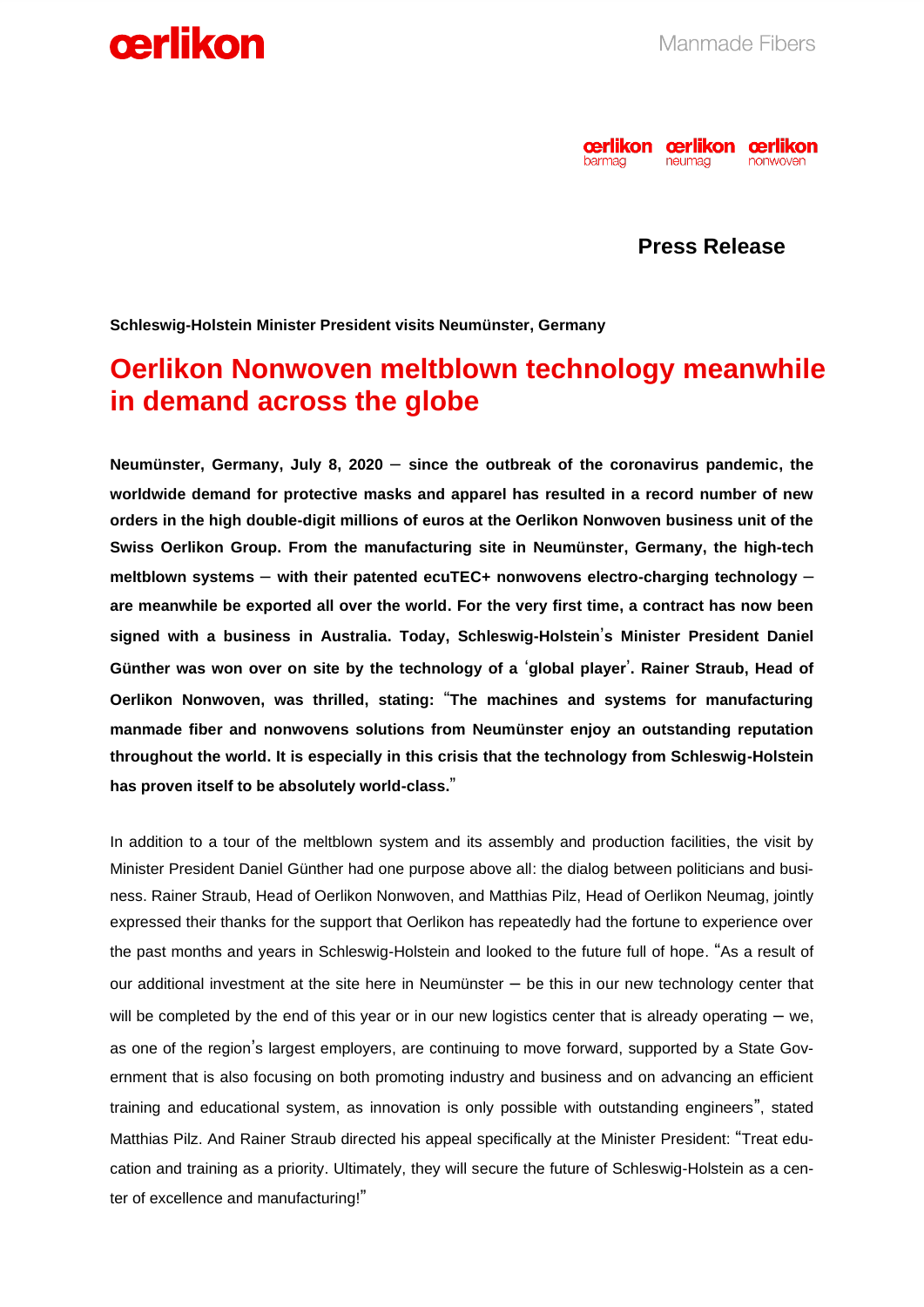# cerlikon

#### **Five-million-euro digitalization program**

Daniel Günther, the incumbent Minister President of Schleswig-Holstein since 2017, immediately responded, making reference to one of the Federal State's current training initiatives: "The State Government is supporting higher education institutions and students in the present coronavirus crisis. With a five-million-euro digitalization program, we are investing on the long-term digitalization of our higher education institutions. With this, we are overall creating a future for young people, particularly also for those who could very well go on to invent the next generation of manmade fiber systems."

And the Minister President was just as impressed by the willingness and readiness with which Oerlikon has been providing high-level support since the beginning of the COVID-19 pandemic to master the present challenges as he was with the company's meltblown technology itself. Rainer Straub explained: "When, at the beginning of the pandemic in February, demand for protective face masks increased rapidly, we at Oerlikon Nonwoven responded immediately. We ramped up all the available production capacities here in Neumünster in order to quickly manufacture nonwovens for producing face masks using our laboratory systems. As a result, we have been able to make a small, regional contribution to covering demand. In parallel, we have pulled out all the stops in order to systematically further expand our skills as machine and system builders so as to cater to the initially expected, and now also continuing, global demand for meltblown systems as quickly as possible."

#### **Leading meltblown technology**

The Oerlikon Nonwoven meltblown technology – with which nonwovens for protective masks can also be manufactured, among other things – is recognized by the market as being the technically most efficient method for producing highly-separating filter media made from plastic fibers. The capacities for respiratory masks available in Europe to date are predominantly manufactured on Oerlikon Nonwoven systems. "Ever more manufacturers in the most diverse countries are hoping to become independent of imports. Therefore, what we are experiencing in Germany is also happening in both industrialized and emerging countries throughout the world", commented Rainer Straub. In addition to China, Turkey, the United Kingdom, South Korea, Austria and numerous countries in both North and South America, Australia and not least Germany will for the first time also be among the countries to which Oerlikon Nonwoven will be delivering machines and equipment before the end of 2021.

5,052 characters including spaces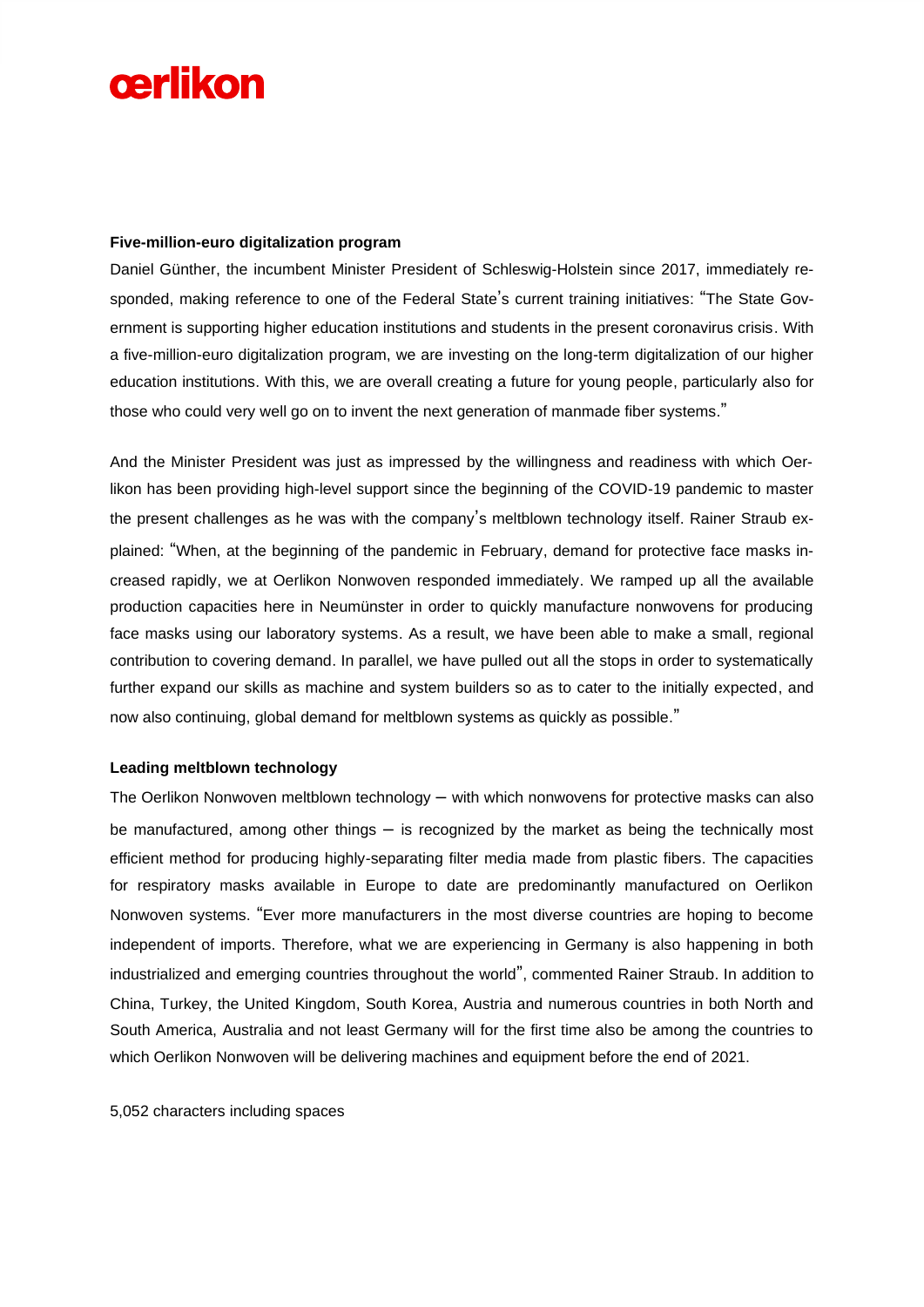



Caption: Daniel Günther (2<sup>nd</sup> from left), Schleswig-Holstein's Minister President, together with Rainer Straub, Head of Oerlikon Nonwoven, Matthias Pilz, Head of Oerlikon Neumag, and Matthias Wäsch, Chairman of the Works Council, at the tour of the Neumünster site where the Oerlikon Nonwoven meltblown technology – currently in huge demand across the globe – is manufactured. (Image rights/photo: Oerlikon)



**Caption:** The Oerlikon Nonwoven meltblown technology is recognized by the market as being the technically most efficient method for producing highly-separating filter media made from plastic fibers. (Image rights/photo: Oerlikon)

#### **For further information:**

André Wissenberg Marketing, Corporate Communications & Public Affairs Tel. +49 2191 67 2331 Fax +49 2191 67 1313 [andre.wissenberg@oerlikon.com](mailto:andre.wissenberg@oerlikon.com)

### **About Oerlikon**

Oerlikon (SIX: OERL) develops modern materials, systems and surface technologies and provides specialized services aimed at securing high-performance products and systems with long lifespans for customers. Supported by its technological core competencies and its strong financial footing, the corporation continues its medium-term growth plan by implementing three strategic factors: focusing on attractive growth markets, ensuring structural growth and expanding through targeted M&A activities.